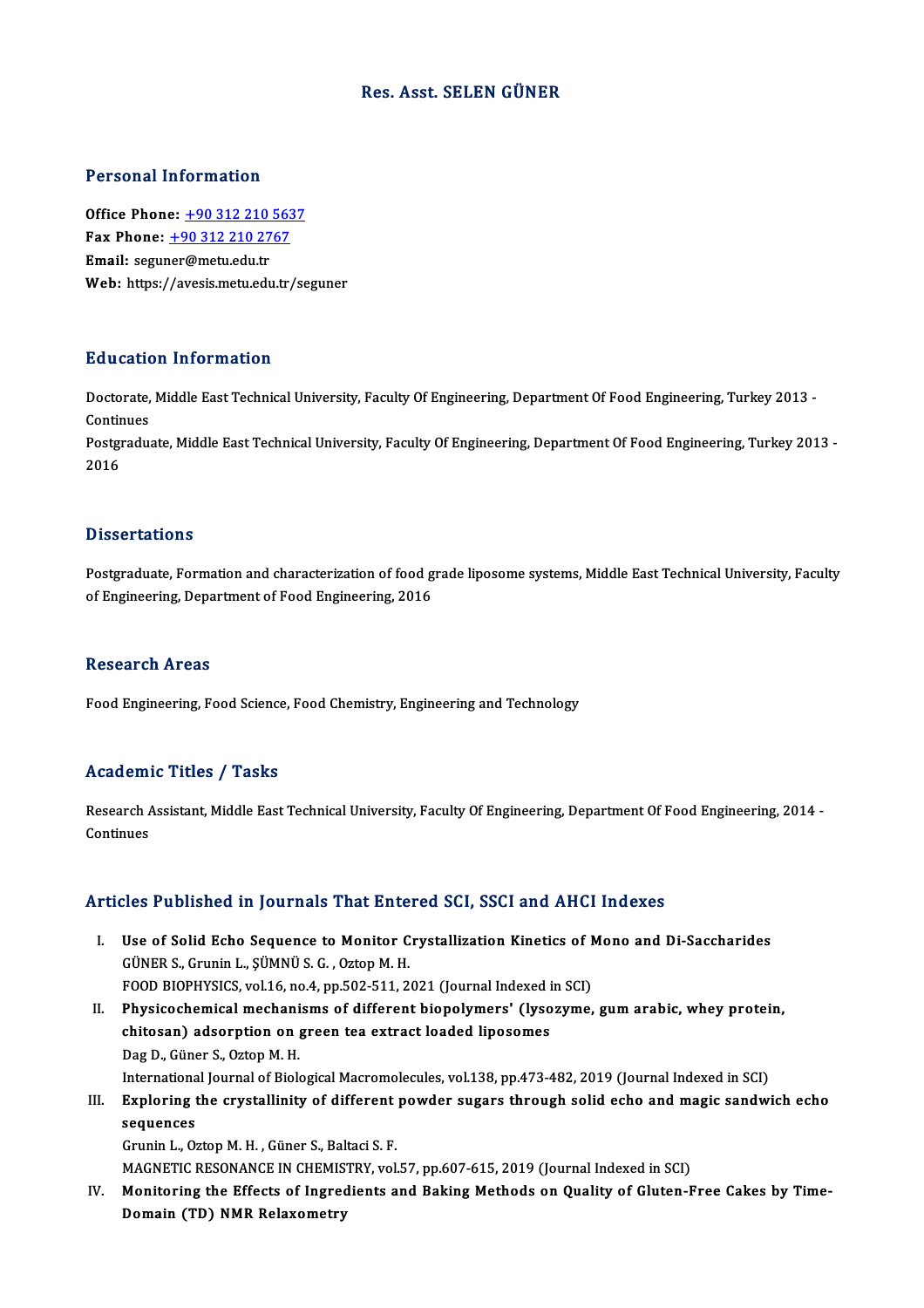Yıldız E., Güner S., Sumnu G., Şahin S., Oztop M. H. Yıldız E., Güner S., Sumnu G., Şahin S., Oztop M. H.<br>FOOD AND BIOPROCESS TECHNOLOGY, vol.11, pp.1923-1933, 2018 (Journal Indexed in SCI)<br>Punamiss of unloaded and graen tea eutrest leaded legithin based linesemal disp. V. Dynamics of unloaded and green tea extract loaded lecithin based liposomal dispersions FOOD AND BIOPROCESS TECHNOLOGY, vol.11, pp.1923-1933, 2018<br>Dynamics of unloaded and green tea extract loaded lecithin<br>investigated by nuclear magnetic resonance T-2 relaxation<br><sup>Virtl E.</sub> Des D. Günen S. Unal V. Osten M. H.</sup>

investigated by nuclear magnetic resonance T-2 relaxation<br>Kırtıl E., Dag D., Güner S., Unal K., Oztop M. H. FOOD RESEARCH INTERNATIONAL, vol.99, pp.807-814, 2017 (Journal Indexed in SCI) Kırtıl E., Dag D., Güner S., Unal K., Oztop M. H.<br>FOOD RESEARCH INTERNATIONAL, vol.99, pp.807-814, 2017 (Journal Indexed in SCI)<br>VI. Food grade liposome systems: Effect of solvent, homogenization types and storage conditio FOOD RESEARCH INTERNATIONAL,<br>Food grade liposome systems: l<br>oxidative and physical stability

Food grade liposol<br>oxidative and phys<br>Güner S., Oztop M. H.<br>COLLODS AND SUPE oxidative and physical stability<br>Güner S., Oztop M. H.<br>COLLOIDS AND SURFACES A-PHYSICOCHEMICAL AND ENGINEERING ASPECTS, vol.513, pp.468-478, 2017<br>(Journal Indoved in SCD Güner S., Oztop M. H.<br>COLLOIDS AND SURFACI<br>(Journal Indexed in SCI)

# (Journal Indexed in SCI)<br>Refereed Congress / Symposium Publications in Proceedings

efereed Congress / Symposium Publications in Proceedings<br>I. COMPARISON OF THE CRYSTALLINITY KINETICS OF D-ALLULOSE, LACTOSE AND SUCROSE BY USING<br>TIME DOMAIN (14) NMP TUCA CONSTOOR THE CRY<br>COMPARISON OF THE CRY<br>TIME DOMAIN (1H) NMR COMPARISON OF THE CRYSTALLINITY KINE<br>TIME DOMAIN (1H) NMR<br>GÜNER S., ŞÜMNÜ S. G. , ÖZTOP H. M. , GRUNİN L.<br>Para Sugar Cargrass 2019, 2., 05 Dasambar 201 TIME DOMAIN (1H) NMR<br>GÜNER S., ŞÜMNÜ S. G. , ÖZTOP H. M. , GRUNİN L.<br>Rare Sugar Congress 2019, 3 - 05 December 2019<br>UNDERSTANDING THE EFFECT OF PELATIVE

GÜNER S., ȘÜMNÜ S. G. , ÖZTOP H. M. , GRUNIN L.<br>Rare Sugar Congress 2019, 3 - 05 December 2019<br>II. UNDERSTANDING THE EFFECT OF RELATIVE HUMIDITY ON CRYSTALLINE FRACTION OF SUCROSE<br>THROUGH TIME DOMAIN (TD) NMP EXPERIMEN Rare Sugar Congress 2019, 3 - 05 December 2019<br>UNDERSTANDING THE EFFECT OF RELATIVE HUMI<br>THROUGH TIME DOMAIN (TD) NMR EXPERIMENTS<br>Cüner S. Sümnü S.C., Crunun L. Özten H.M. UNDERSTANDING THE EFFECT OF RELA<br>THROUGH TIME DOMAIN (TD) NMR EXI<br>Güner S., Şümnü S. G. , Grunın L., Öztop H. M.<br>Food Fastor Conferense Malage Spain 8 - 9 THROUGH TIME DOMAIN (TD) NMR EXPERIMENTS<br>Güner S., Şümnü S. G. , Grunin L., Öztop H. M.<br>Food Factor Conference, Malaga, Spain, 8 - 09 November 2018

Güner S., Şümnü S. G. , Grunın L., Öztop H. M.<br>Food Factor Conference, Malaga, Spain, 8 - 09 November 2018<br>III. Yağ/Su (Y/S) ve Su/Yağ (S/Y) emülsiyonlarının ayrımının NMR Relaksometre kullanarak tespiti<br>CÜNER S. ÖZTOR Food Factor Conference, Malaga, Spa<br>Yağ/Su (Y/S) ve Su/Yağ (S/Y) en<br>GÜNER S., ÖZTOP H. M. , ŞÜMNÜ S. G.<br>10. Cida Mühandisliği Kongresi, Anta Yağ/Su (Y/S) ve Su/Yağ (S/Y) emülsiyonlarının ayrımının NMR<br>GÜNER S., ÖZTOP H. M. , ŞÜMNÜ S. G.<br>10. Gıda Mühendisliği Kongresi, Antalya, Turkey, 9 - 11 November 2017<br>Hee of Magnetis Besenange Imaging (MBI) and Lew Beseluti

GÜNER S., ÖZTOP H. M. , ŞÜMNÜ S. G.<br>10. Gıda Mühendisliği Kongresi, Antalya, Turkey, 9 - 11 November 2017<br>IV. Use of Magnetic Resonance Imaging (MRI) and Low Resolution NMR Relaxometry to Follow<br>Physicochamical Changes in 10. Gıda Mühendisliği Kongresi, Antalya, Turkey, 9 - 11 November 2017<br>Use of Magnetic Resonance Imaging (MRI) and Low Resolution NMR Relaxometry to Follov<br>Physicochemical Changes in Foods, Detect Quality and Asses Stabilit Use of Magnetic Resonance Imaging (MRI) and Low Resol<br>Physicochemical Changes in Foods, Detect Quality and Ass<br>ÖZTOP H. M. , AKBAŞ E., ÇIKRIKCI S., GÜNER S., KIRTIL E., ÖZEL B.<br>Eth International Conference on Nutrition and Physicochemical Changes in Foods, Detect Quality and Asses Stability of Colloidal System<br>ÖZTOP H. M. , AKBAŞ E., ÇIKRIKCI S., GÜNER S., KIRTIL E., ÖZEL B.<br>6th International Conference on Nutrition and Food Sciences, Budape

ÖZTOP H. M. , AKBAŞ E., ÇIKRIKCI S., GÜNER S., KIRTIL E., ÖZEL B.<br>6th International Conference on Nutrition and Food Sciences, Budapest, Hungary, 10 - 12 May 2017<br>V. Investigation of the Behavior of Microfluidized Egg Phos 6th International Conference on Nutrition<br>Investigation of the Behavior of Micr<br>during Storage by NMR Relaxometry Investigation of the<br>during Storage by N.<br>GÜNER S., ÖZTOP H. M.<br>GA15200 1st Workphot during Storage by NMR Relaxometry<br>GÜNER S., ÖZTOP H. M.<br>CA15209 1st Workshop on Nuclear Magnetic Resonance Relaxometry, Olsztyn, Poland, 13 - 17 February 2017 GÜNER S., ÖZTOP H. M.<br>CA15209 1st Workshop on Nuclear Magnetic Resonance Relaxometry, Olsztyn, Poland, 13 - 17 February 2<br>VI. pH Basınç Depolama Sıcaklığı ve Süresinin Soya Lesitini ile Hazırlanmış Lipozomların Fiziksel<br>St

CA15209 1st Workshop on Nuclear Magnetic Resonance Relaxometry, Olsztyn, Po<br>PH Basınç Depolama Sıcaklığı ve Süresinin Soya Lesitini ile Hazırlanmış<br>Stabilite İndikatörü Olan Zeta Potansiyeli Üzerine Etkisinin İncelenmesi<br>C pH Basınç Depolama<br>Stabilite İndikatörü<br>GÜNER S., ÖZTOP H. M.<br>Türkiye 12. Cıda Kongr Stabilite İndikatörü Olan Zeta Potansiyeli Üzerine Etkisinin İncelenmesi<br>GÜNER S., ÖZTOP H. M.<br>Türkiye 12. Gıda Kongresi, Edirne, Turkey, 5 - 07 October 2016

GÜNER S., ÖZTOP H. M.<br>Türkiye 12. Gıda Kongresi, Edirne, Turkey, 5 - 07 October 2016<br>VII. Effect of Different Homogenization Techniques on the Particle Size of Liposomes and Storage<br>Characterization by NMB Belaxemetry Türkiye 12. Gıda Kongresi, Edirne, Turkey, 5<br>Effect of Different Homogenization Tec<br>Characterization by NMR Relaxometry<br>CÜNER S. KIRTU E. ÖZTOR H. M Effect of Different Homogeniz<br>Characterization by NMR Rela<br>GÜNER S., KIRTIL E., ÖZTOP H. M.<br>4th International Conference and Characterization by NMR Relaxometry<br>GÜNER S., KIRTIL E., ÖZTOP H. M.<br>4th International Conference and Exhibition on Food Processing Technology, Londrina, United Kingdom, 10 - 12<br>August 2015 GÜNER S., KIRTIL E., ÖZTOP H. M. 4th International Conference and Exhibition on Food Processing Technology, Londrina, United Kingdom<br>August 2015<br>VIII. Effect of Freeze Thawing on the Physical Properties of Mantı Dough Examined by Magnetic<br>Recepange Imagin

### August 2015<br>Effect of Freeze Thawing<br>Resonance Imaging MRI<br>ÜNAL K. CÜNER S. Alagk İ. Effect of Freeze Thawing on the Phy<br>Resonance Imaging MRI<br>ÜNAL K., GÜNER S., Alaçık İ., ÖZTOP H. M.<br>2nd International Sumnasium on Traditio Resonance Imaging MRI<br>ÜNAL K., GÜNER S., Alaçık İ., ÖZTOP H. M.<br>2nd International Symposium on Traditional Foods from Adriatic to Caucasus, 24 - 26 October 2013

### **Citations**